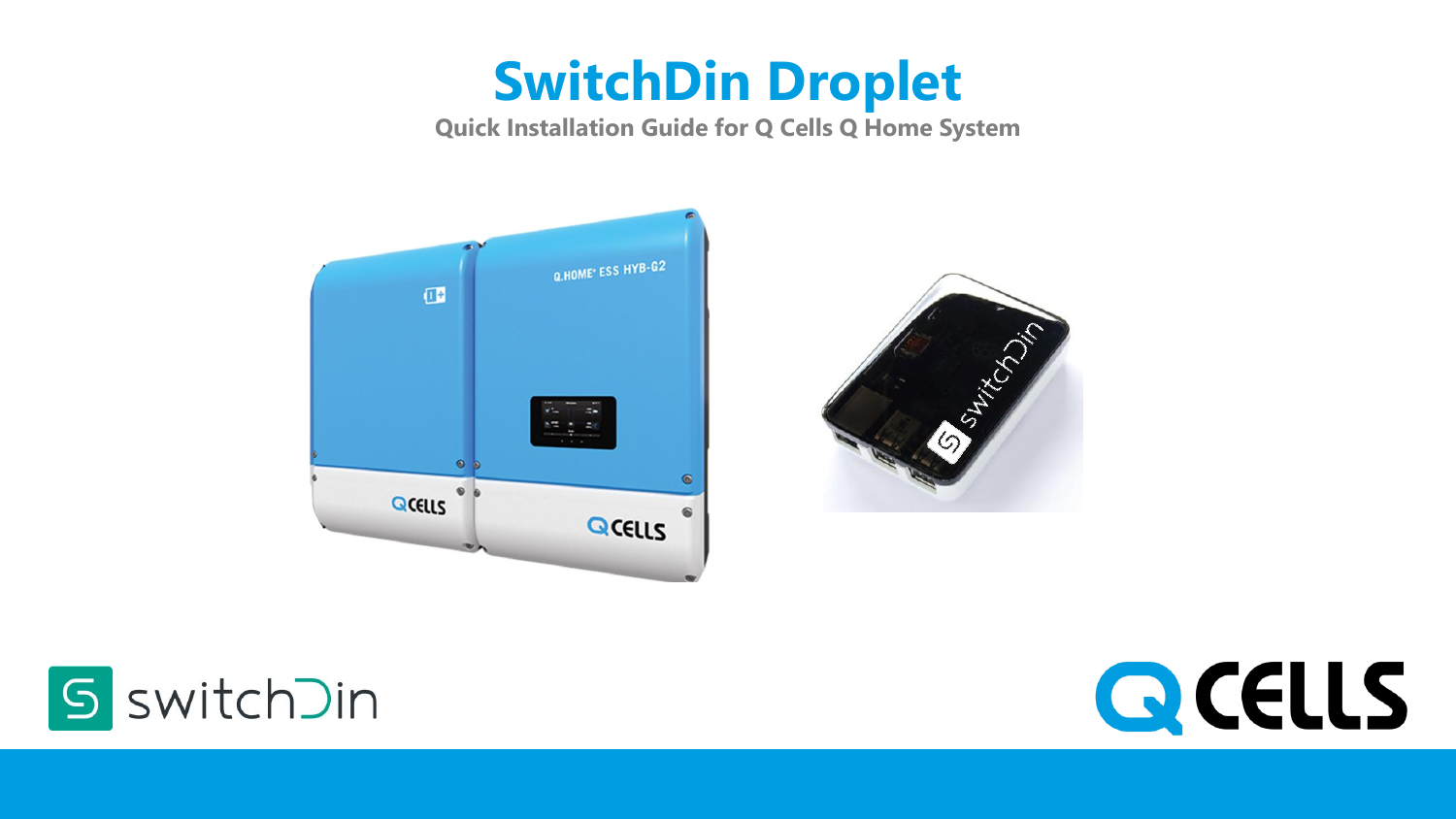### **Droplet Placement**

**Options for Droplet Location**

**Q.HOME\* ESS HYB-G2**  $\sqrt{16}$ は下さ<br>特別社  $\bullet$  $\circ$   $\circ$ QCELLS QCELLS **Option 1:** Mounted with the Q Home system. **Note:** If mounted outside the Droplet should be enclosed in a suitable

Mitchell

enclosure.



**Option 2:** Mounted with the electrical switchboard. (ensure installation complies with AS3000)



**Option 3:** Mounted within the home near the home internet router.



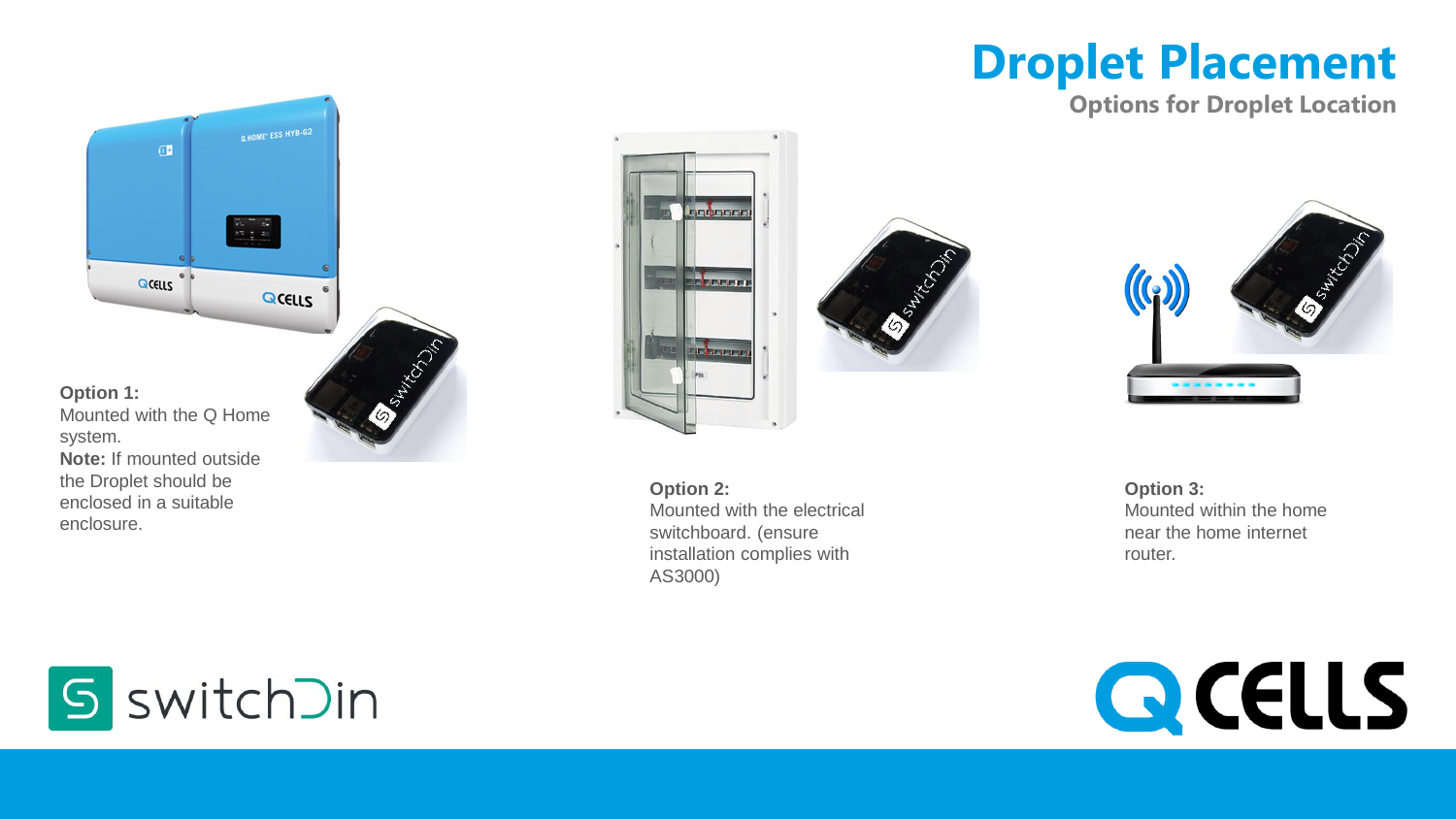## **Droplet Power Supply**



#### **Option 1:**

Connect the Micro USB power pack to the micro USB port of the Droplet and plug the power pack into a 240v GPO. (Power pack included with Droplet)



#### **Option 2:**

Connection via a switchboard DIN mounted 240vAC to a 5vDC power supply using a micro USB connection lead, plugging the lead into the micro USB port of the Droplet. (DIN mount power supply and lead not included)



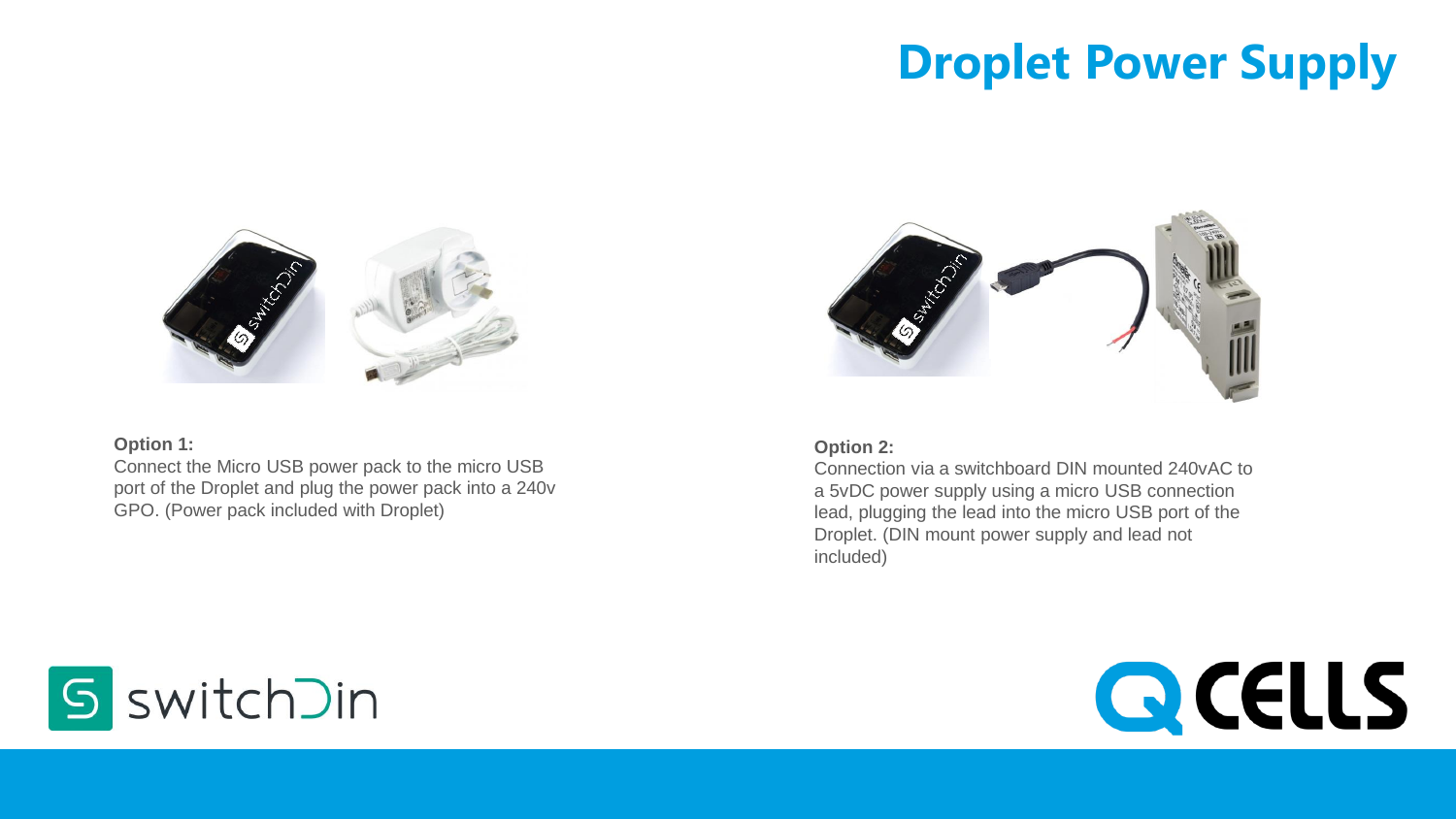### **Connecting the Droplet**

**Option 1: Droplet Direct Connect (Home Internet)**





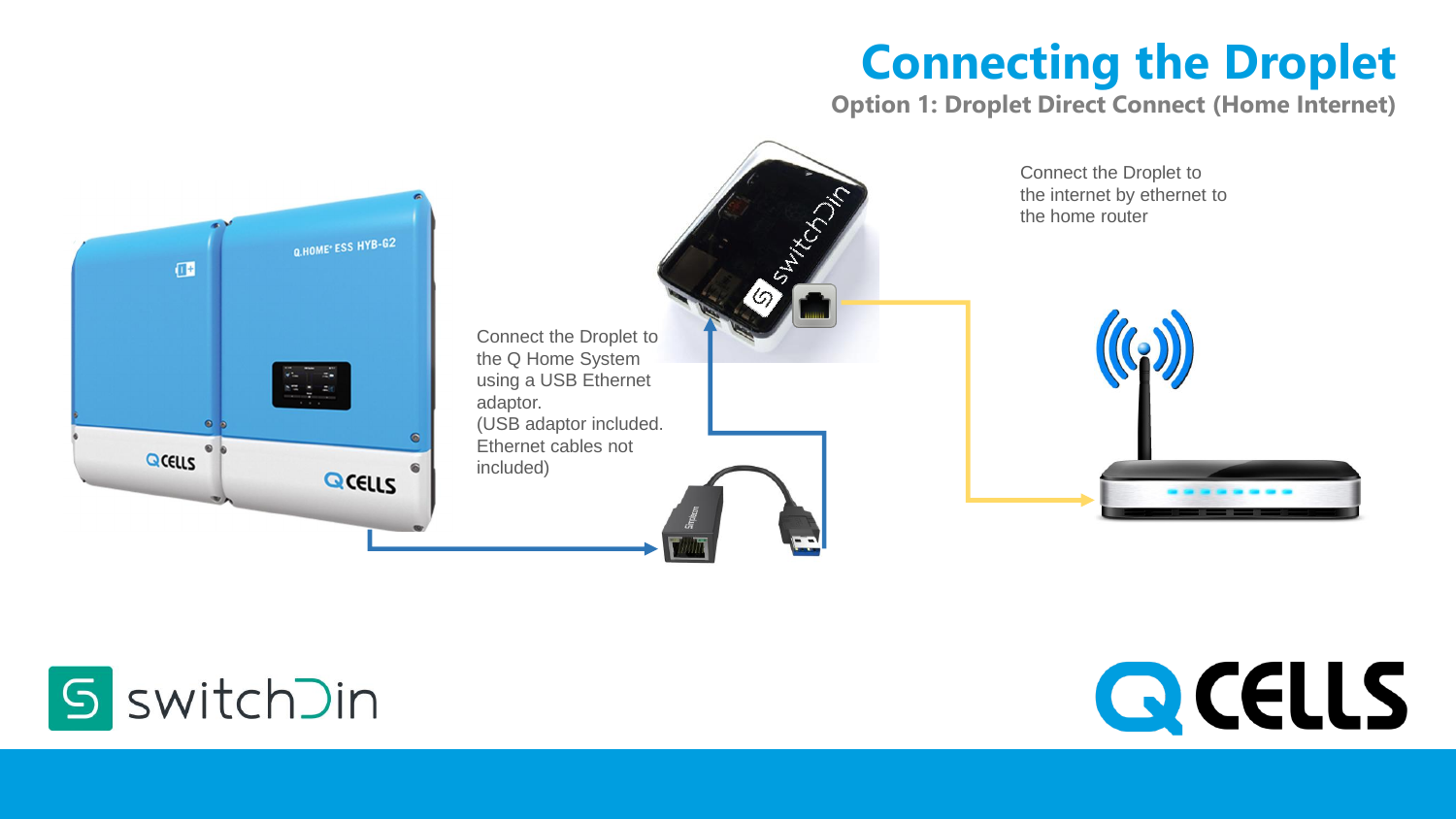## **Connecting the Droplet**

**Option 2: Via Home Router**



Connect the Droplet to the Q Home System using an Ethernet cable to the home router. (USB adaptor included. Ethernet cables not included)

 $\left(\left(\begin{matrix} 0 \\ 1 \end{matrix}\right)\right)$ 

Connect the Droplet to the internet using an Ethernet cable to the home router.





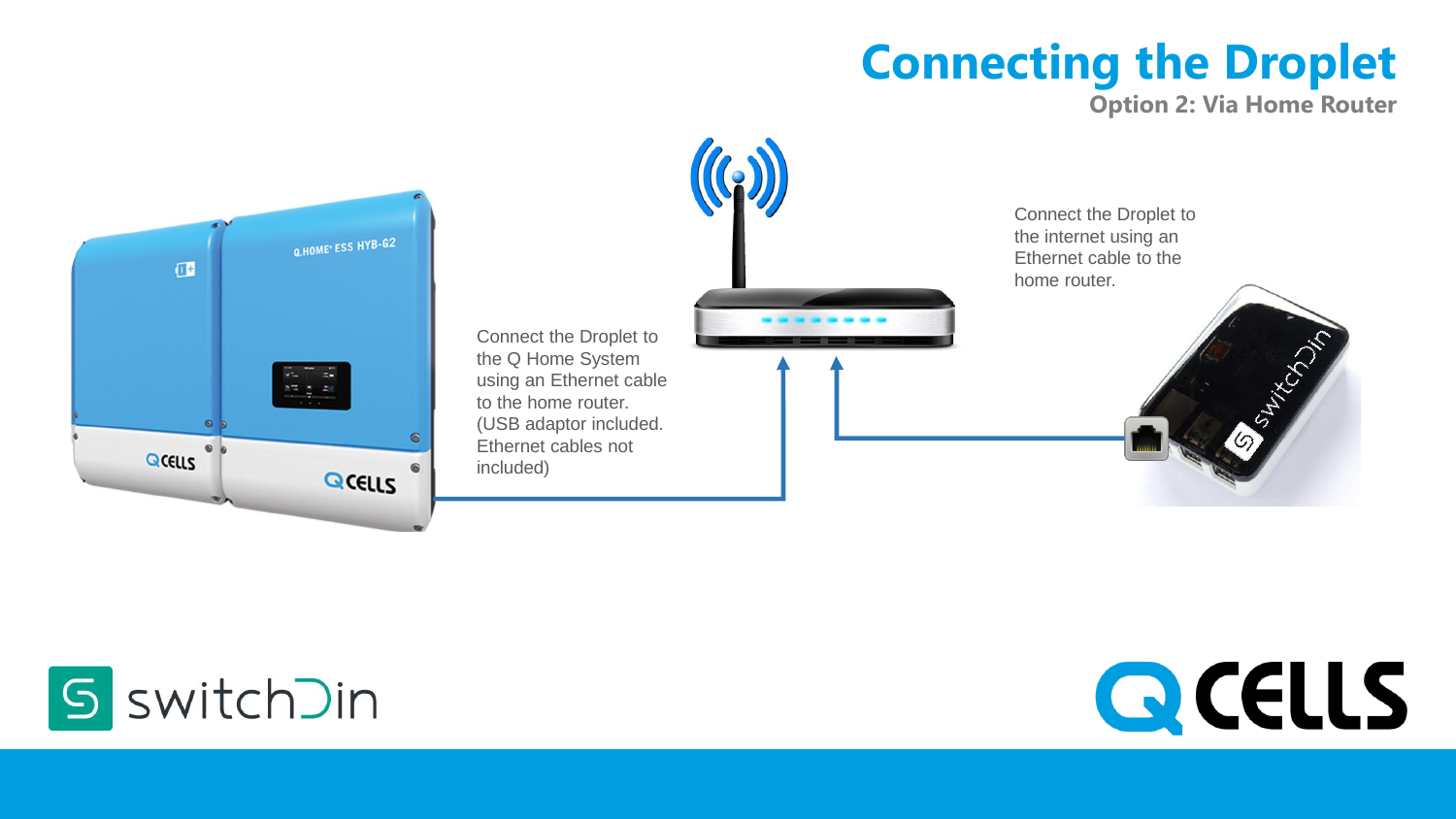

Connect the Droplet to the Q Home System using a USB Ethernet adaptor. (USB adaptor included. Ethernet cables not included)

Suntake Chicago

**Connecting the Droplet**

**Option 3: Droplet Wi-Fi Connect (Home Internet)**

Connect the Droplet to the internet by Wi-Fi to the home router.

To do this you will need to down load the SwitchDin Installer App from Apple App Store or from Google Play.







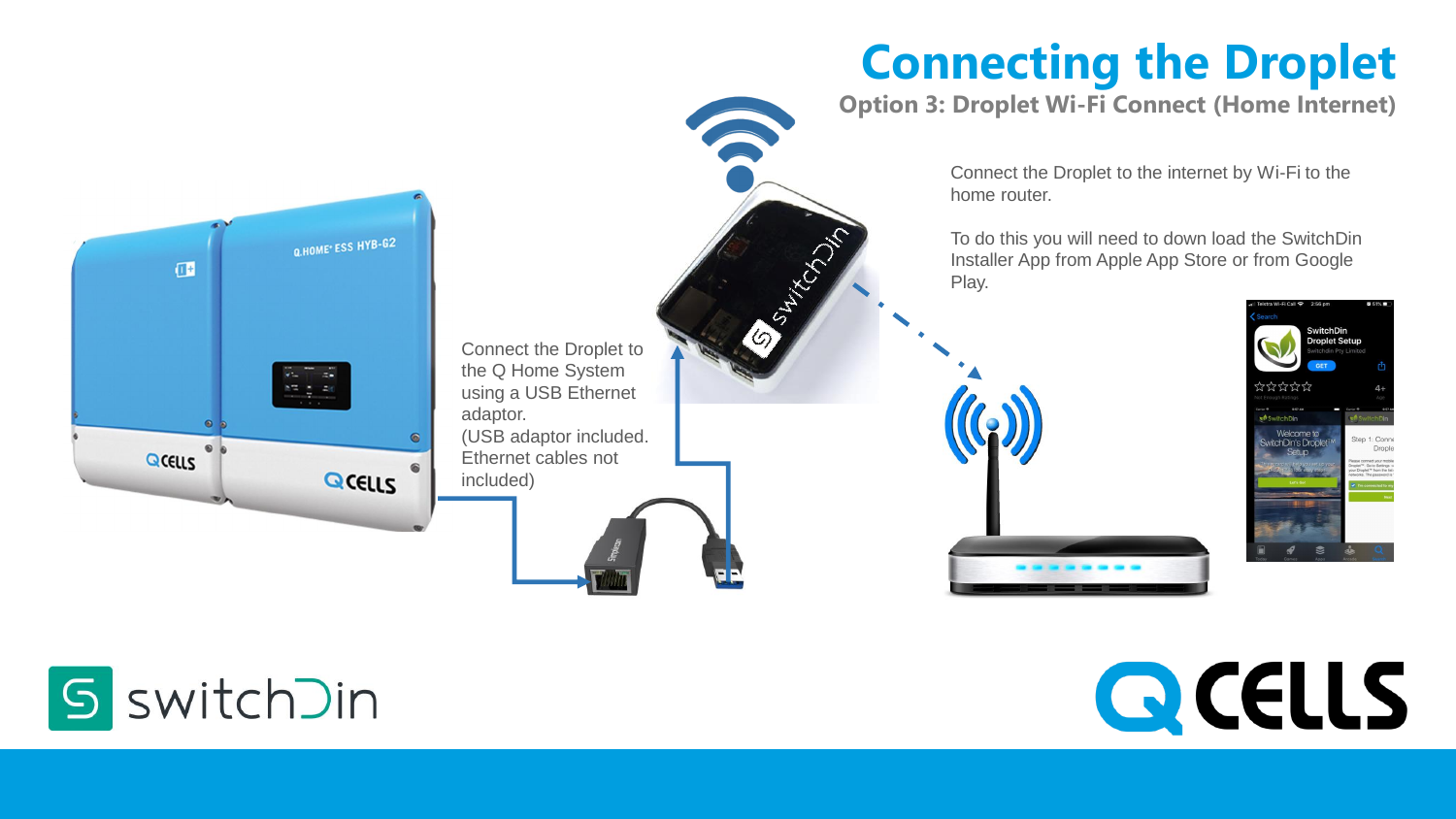### **Connecting the Droplet**

**Option 4: Droplet Direct Connect (4G)**